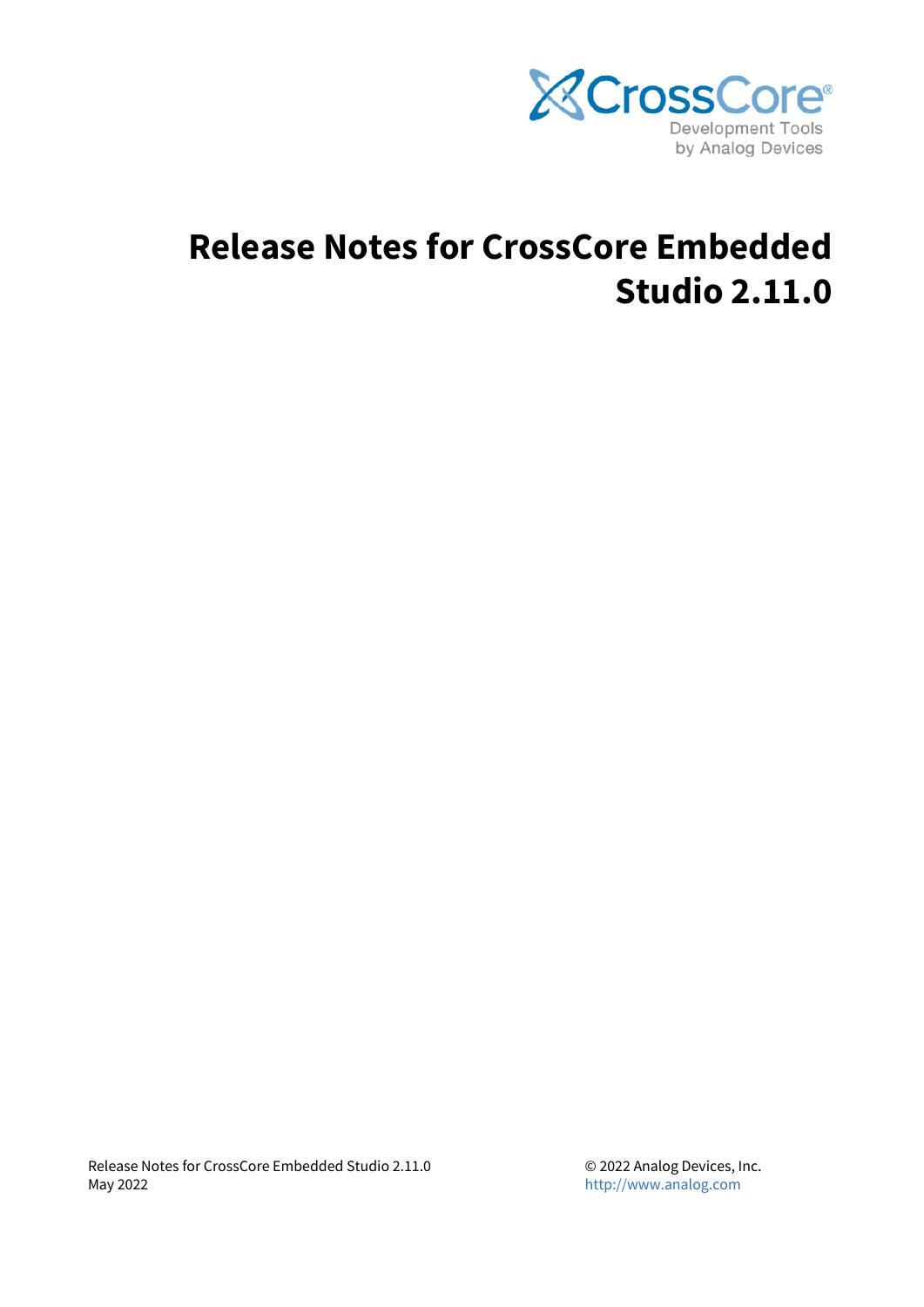## <span id="page-1-0"></span>**1 Table of Contents**

| $\mathbf{1}$   |                                                                                          |  |
|----------------|------------------------------------------------------------------------------------------|--|
| 2              |                                                                                          |  |
| 3              |                                                                                          |  |
| 3.1            |                                                                                          |  |
| 3.1.1          |                                                                                          |  |
| 3.1.2          |                                                                                          |  |
| 3.1.3          | Using CrossCore Launch Group for ADSP-SC598 Family Applications (Heterogeneous Debug) .5 |  |
| 3.1.4          |                                                                                          |  |
| 3.1.5          |                                                                                          |  |
| 3.2            |                                                                                          |  |
| $\overline{4}$ |                                                                                          |  |
| 4.1            |                                                                                          |  |
| 4.2            |                                                                                          |  |
| 4.3            |                                                                                          |  |
| 5              |                                                                                          |  |
| 5.1            |                                                                                          |  |
| 5.2            |                                                                                          |  |
| 5.3            |                                                                                          |  |
| 5.4            |                                                                                          |  |
| 5.5            | OpenOCD (using ICE-1000/2000) does not support ADuCM3029 EZ-Kit Debugging 8              |  |
| 5.6            |                                                                                          |  |
| 5.7            | adi_fatal_error Details are not Output to the Console using GDB and OpenOCD 9            |  |
| 5.8            | ADSP-SC598 MCAPI support between Cortex-A55 and SHARC Cores is not Working  9            |  |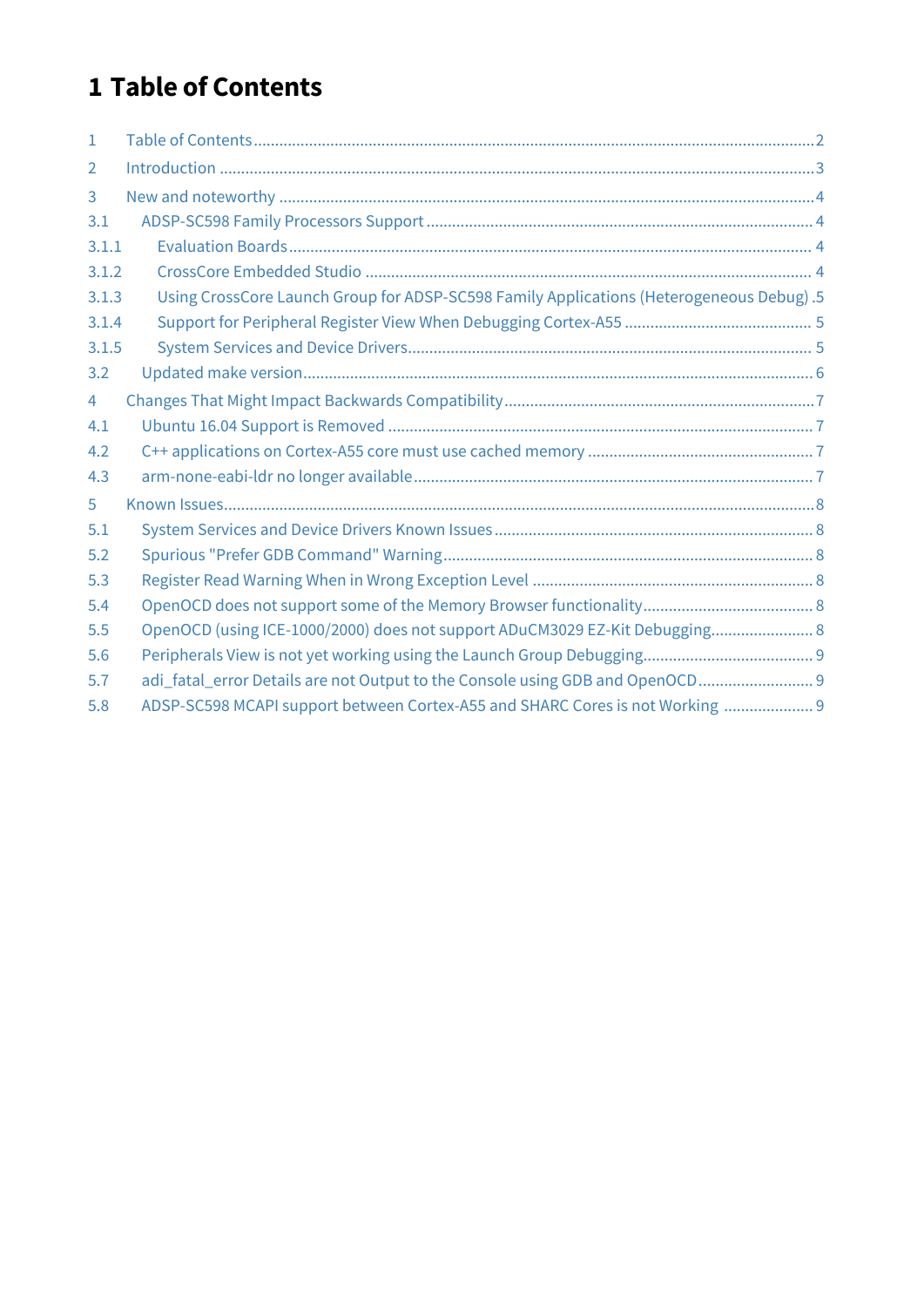## <span id="page-2-0"></span>**2 Introduction**

This document describes the changes for [CrossCore Embedded Studio](https://www.analog.com/cces) (CCES) 2.11.0. You can find the release notes for older releases in the docs sub-directory of your CCES installation as well as an Installation Guide which will help you install this release.

For information on Linux please refer to the general Linux documentation [Linux for ADSP-SC5xx Processors](https://wiki.analog.com/resources/tools-software/linuxdsp)  [\[Analog Devices Wiki\].](https://wiki.analog.com/resources/tools-software/linuxdsp) Linux information for ADSP-SC59x will be provided in a separate document once it is released. Other useful links for CrossCore and Linux Development are:

- <http://www.analog.com/cces-quickstart>
- [EngineerZone > Processors and DSP > Software and Development Tools > CrossCore](https://ez.analog.com/dsp/software-and-development-tools/cces/)  [Embedded Studio and Add-ins](https://ez.analog.com/dsp/software-and-development-tools/cces/)
- [EngineerZone > Processors and DSP > Software and Development Tools > CrossCore](https://ez.analog.com/dsp/software-and-development-tools/cces/tags/CCES)  [Embedded Studio and Add-ins > tags > CCES](https://ez.analog.com/dsp/software-and-development-tools/cces/tags/CCES)
- [EngineerZone > Processors and DSP > Software and Development Tools > CrossCore](https://ez.analog.com/dsp/software-and-development-tools/cces/tags/CCES%2b2-11-0)  [Embedded Studio and Add-ins > tags > CCES 2.11.0](https://ez.analog.com/dsp/software-and-development-tools/cces/tags/CCES%2b2-11-0)
- [How to debug SHARC cores in CCES while running Linux](https://wiki.analog.com/resources/tools-software/linuxdsp/docs/qa/how_to_debug_sharc_cores_while_running_linux)
- [Configuring System Memory for the ADSP-SC5xx When Using Linux and SHARC Applications](https://wiki.analog.com/resources/tools-software/linuxdsp/docs/configuring-memory?rev=1631008191)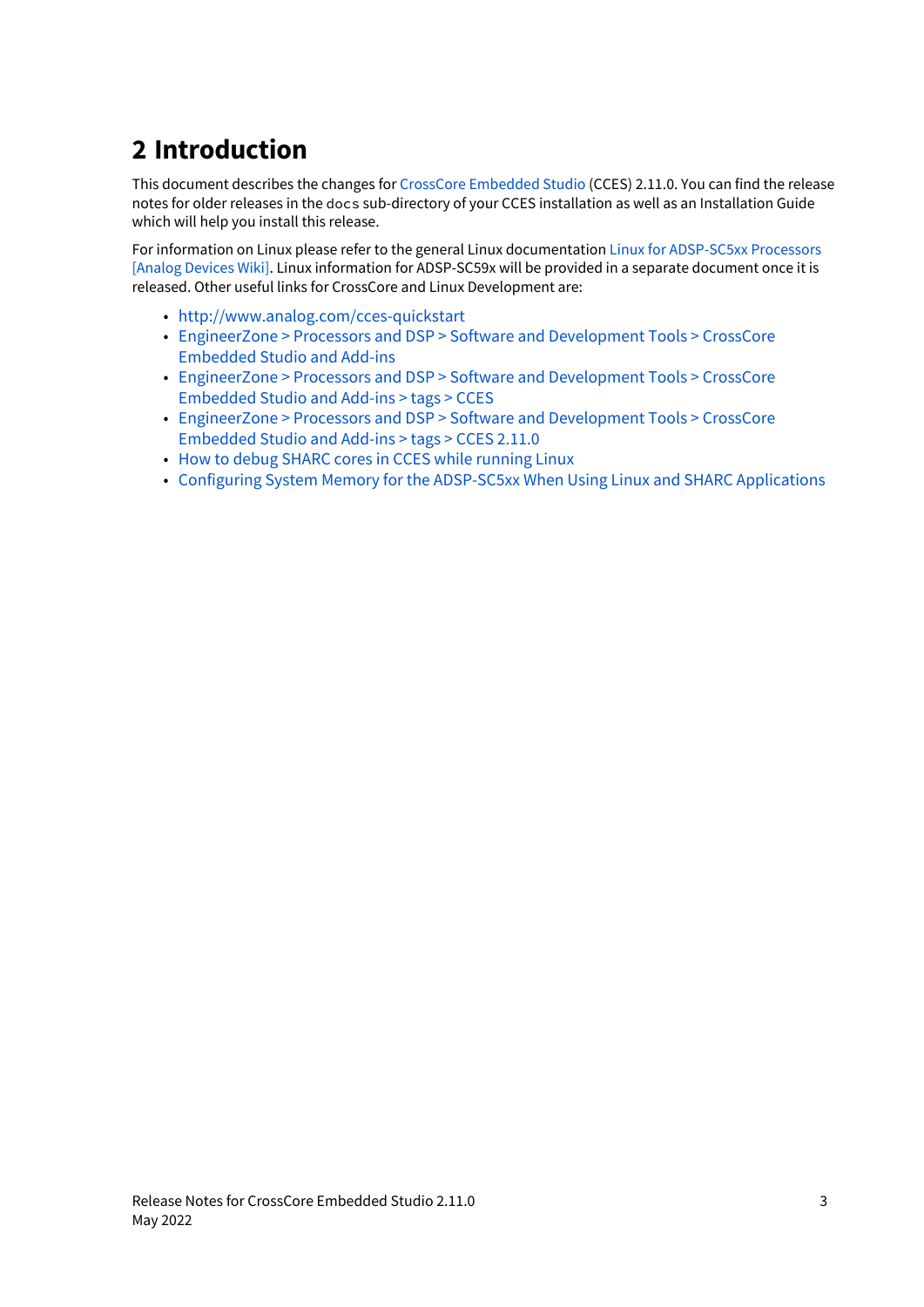## <span id="page-3-0"></span>**3 New and noteworthy**

#### <span id="page-3-1"></span>3.1 ADSP-SC598 Family Processors Support

CCES 2.11.0 provides support for a new family of SHARC+ Dual-Core DSP with Arm Cortex-A55 parts. These newly supported parts are:

| <b>Non-Automotive Models</b> | <b>Automotive models</b> |
|------------------------------|--------------------------|
| ADSP-SC595                   | ADSP-SC595W              |
| ADSP-SC596                   | ADSP-SC596W              |
| ADSP-SC598                   | ADSP-SC598W              |

More information about the new parts can be found at [https://www.analog.com/en/products/ADSP-](https://www.analog.com/en/products/ADSP-SC598.html)[SC598.html](https://www.analog.com/en/products/ADSP-SC598.html).

#### <span id="page-3-2"></span>3.1.1 Evaluation Boards

Two evaluation boards are provided for support of the new parts.

- EV-SC598-SOM (System-on-Module)
- EV-SOMCRR-EZKIT (Carrier)

The examples BSP for these is version 2.0.0 or newer and is available to download from [https://](https://www.analog.com/EV-SC598-SOM) [www.analog.com/EV-SC598-SOM.](https://www.analog.com/EV-SC598-SOM)

#### <span id="page-3-3"></span>3.1.2 CrossCore Embedded Studio

**A** The ARM Cortex-A55 core 0 uses a different toolchain to that used by Cortex-A5. When porting a Cortex-A5 project to Cortex-A55, a new Cortex-A55 project should be created and source files and project options migrated across to the new project.

**A** The ARM Cortex-A55 core 0 is a 64-bit processor so pointers, int and long types are all 64-bits wide unlike the SHARC+ core where these are 32-bit types.

A Debugging on the Cortex-A55 must be done using GDB and OpenOCD (Emulator) as the CrossCore debugger does not support the Cortex-A55.

CrossCore Embedded Studio includes usual support for the new parts, such as:

• CCES project build and debug capabilities.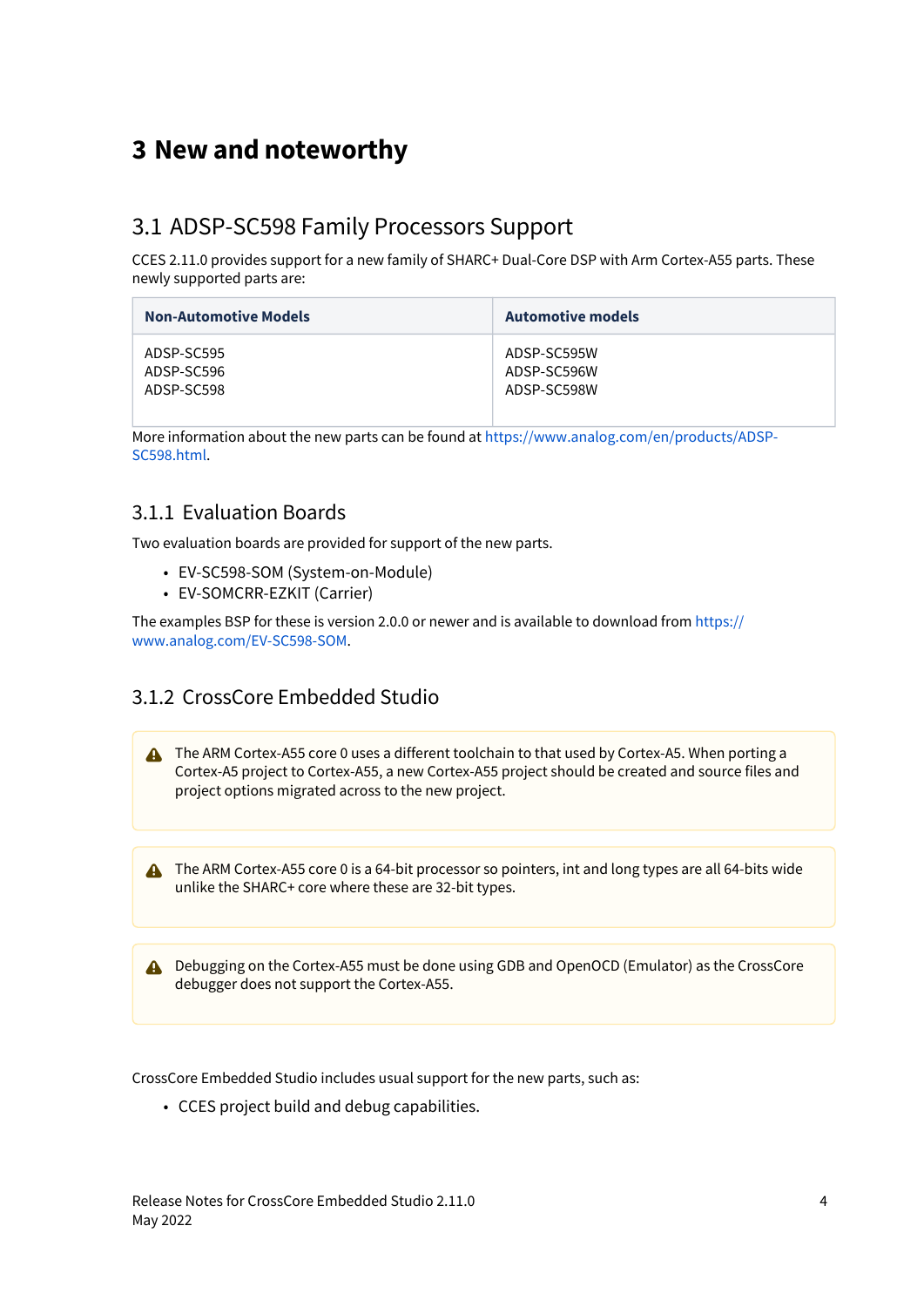- Initcodes, SHARC preloads, and OpenOCD board and processor configuration scripts.
- System services (SSL) and device drivers (DD) 3.0
- Functional and cycle-accurate simulators.

#### <span id="page-4-0"></span>3.1.3 Using CrossCore Launch Group for ADSP-SC598 Family Applications (Heterogeneous Debug)

CrossCore Launch Groups have been added to allow you to launch OpenOCD and CrossCore Debugger sessions for the ADSP-SC598 family parts. See the following help topic for more information:

• CrossCore® Embedded Studio 2.11.0 > Integrated Development Environment > Debugging Targets > Debugging ADSP-SC5xx SHARC+ and ARM Projects > Using CrossCore Launch Group for ADSP-SC598 Family Applications (Heterogeneous Debug)

#### <span id="page-4-1"></span>3.1.4 Support for Peripheral Register View When Debugging Cortex-A55

Peripheral Registers on the ADSP-SC598 family parts Cortex-A55 core using OpenOCD debug sessions can be viewed using the Peripherals view (Window → Show View → Peripherals for new CCES workspaces, Window → Show View → Other → Debug/Peripherals for old CCES workspaces). The Peripherals view is supported in standalone OpenOCD debug sessions only - it is not currently supported in CrossCore Launch Groups which are used in heterogeneous debugging.

#### <span id="page-4-2"></span>3.1.5 System Services and Device Drivers

The following Device Drivers and System Services modules are supported in this release for ADSP-SC598 family of parts.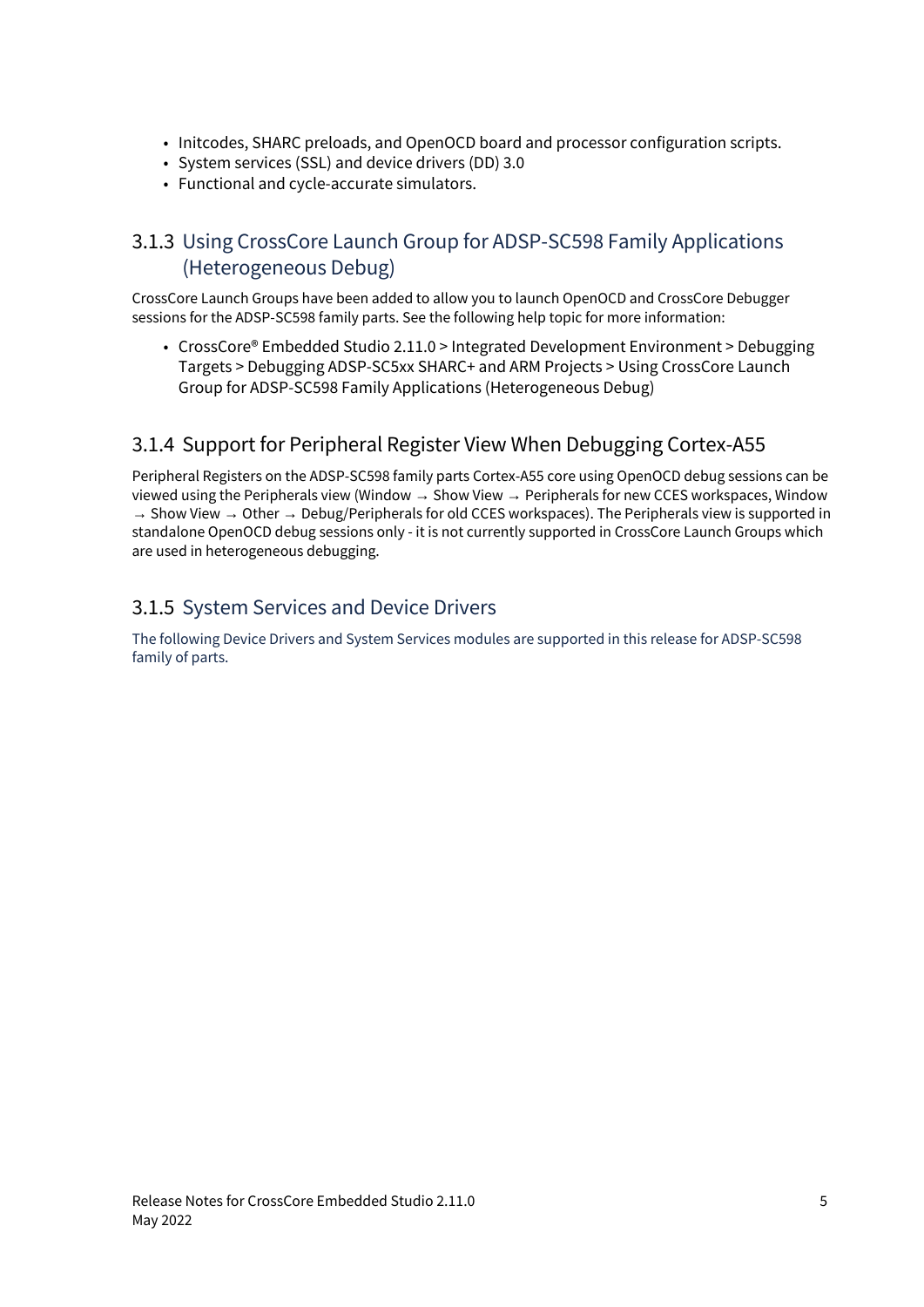| <b>Device drivers</b>                                                                                                                                                                                                                                                                                                                                       | <b>System Services</b>                                                                                                                                                                                                                                                                       |
|-------------------------------------------------------------------------------------------------------------------------------------------------------------------------------------------------------------------------------------------------------------------------------------------------------------------------------------------------------------|----------------------------------------------------------------------------------------------------------------------------------------------------------------------------------------------------------------------------------------------------------------------------------------------|
| $\cdot$ ASRC<br>• CAN-FD (automotive parts only)<br>$\cdot$ CRC<br>• Crypto (PKA, PKTE, TRNG)<br>$\cdot$ EMSI<br>• EMAC<br>$\cdot$ FIR<br>• HADC<br>$\cdot$ EPPI<br>$\cdot$ IIR<br>• Link Port<br>• MLB (automotive parts only)<br>$\cdot$ OSPI<br>• Rotary Counter<br>• SPDIF Rx<br>• SPDIF Tx<br>$\cdot$ SPI<br>• SPORT<br>• TMU<br>$\cdot$ TWI<br>• UART | • ARM-Generic Timer<br>$\cdot$ DAI<br>• DMCPM<br>• DMA (MDMA, EMDMA)<br>$\cdot$ GPIO<br>$\cdot$ L2CTL<br>• MEPU<br>$\cdot$ OTP<br>$\cdot$ PCG<br>$\cdot$ PDM<br>• PMU<br>$\cdot$ PWR<br>$\cdot$ RCU<br>• SMPU<br>$\cdot$ SPU<br>• STDIO<br>• SWU<br>$\cdot$ TMR<br>$\cdot$ TRU<br>$\cdot$ WD |
|                                                                                                                                                                                                                                                                                                                                                             |                                                                                                                                                                                                                                                                                              |

For more information regarding device drivers and system services see the following CCES help topics:

- CrossCore® Embedded Studio 2.11.0 > System Run-Time Documentation > Device Drivers User Guide
- CrossCore® Embedded Studio 2.11.0 > System Run-Time Documentation > System Services and Device Drivers

## <span id="page-5-0"></span>3.2 Updated make version

The version of GNU make supplied in CCES has been updated from 3.811 to 4.3.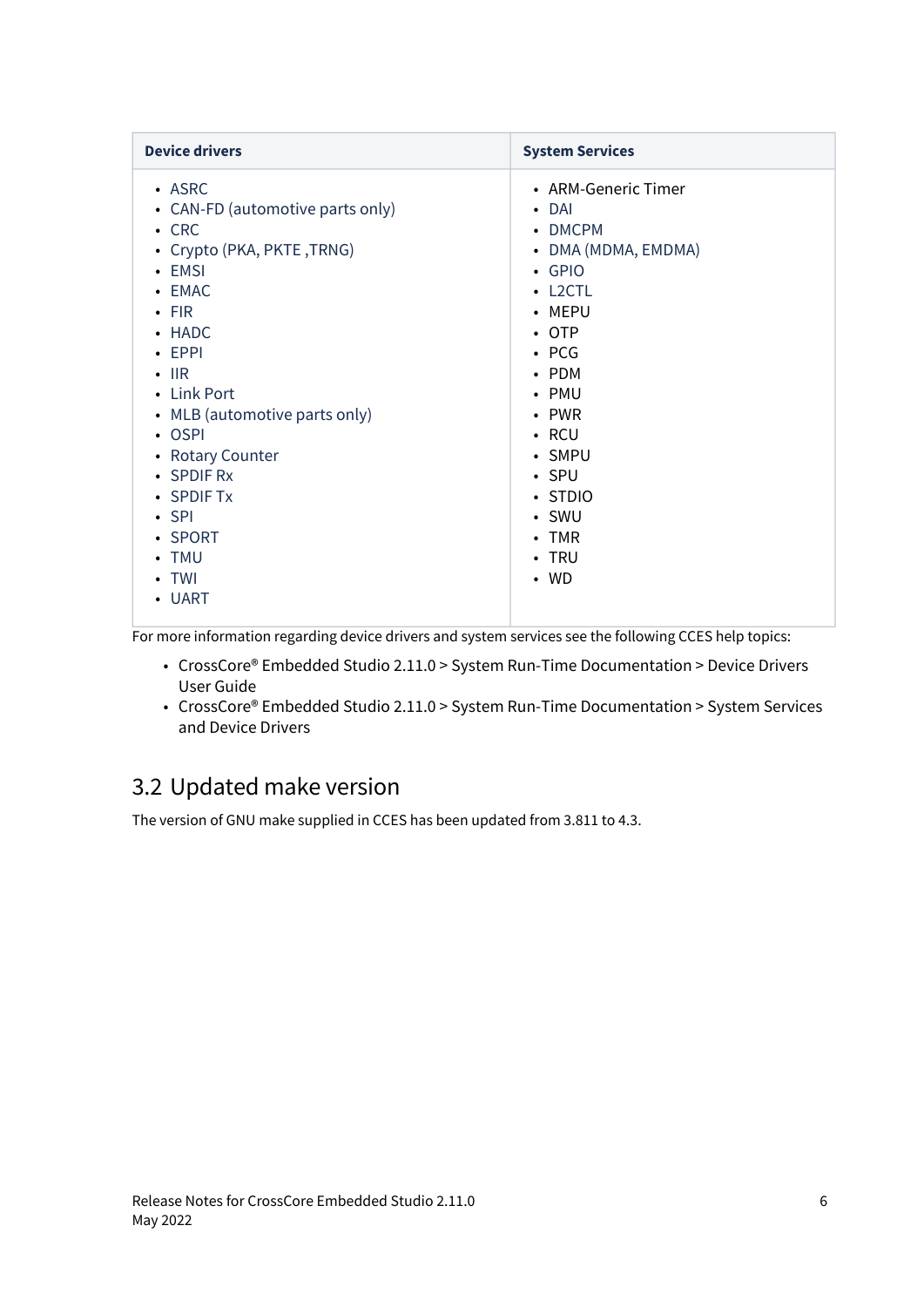## <span id="page-6-0"></span>**4 Changes That Might Impact Backwards Compatibility**

#### <span id="page-6-1"></span>4.1 Ubuntu 16.04 Support is Removed

CCES on Linux now only supports Ubuntu 20.04 with 32-bit compatibility libraries installed. Support for Linux Ubuntu 16.04 has been removed in CCES 2.11.0. See the Installation Guide for more details.

#### <span id="page-6-2"></span>4.2 C++ applications on Cortex-A55 core must use cached memory

On the Cortex-A55 core, when using some C++ language features with runtime support, such as exceptions, an application will contain compiler-generated data that is used when an event is taken. This data must be located in cached memory, else the application will not be able to perform atomic accesses to the data and execution will fail. By default, the linker ld scripts are set up to place all data in cached memory. We recommend only moving user data to uncached memory (by using section attributes in your code), and leaving all default sections mapped to their original locations. This means that you will not inadvertently move such compiler-generated data tables to uncached memory.

#### <span id="page-6-3"></span>4.3 arm-none-eabi-ldr no longer available

The arm-none-eabi-ldr utility is no longer available in CCES. To create ldr files, you should use the elfloader utility. This is also now available from the command line when using CCES on Linux.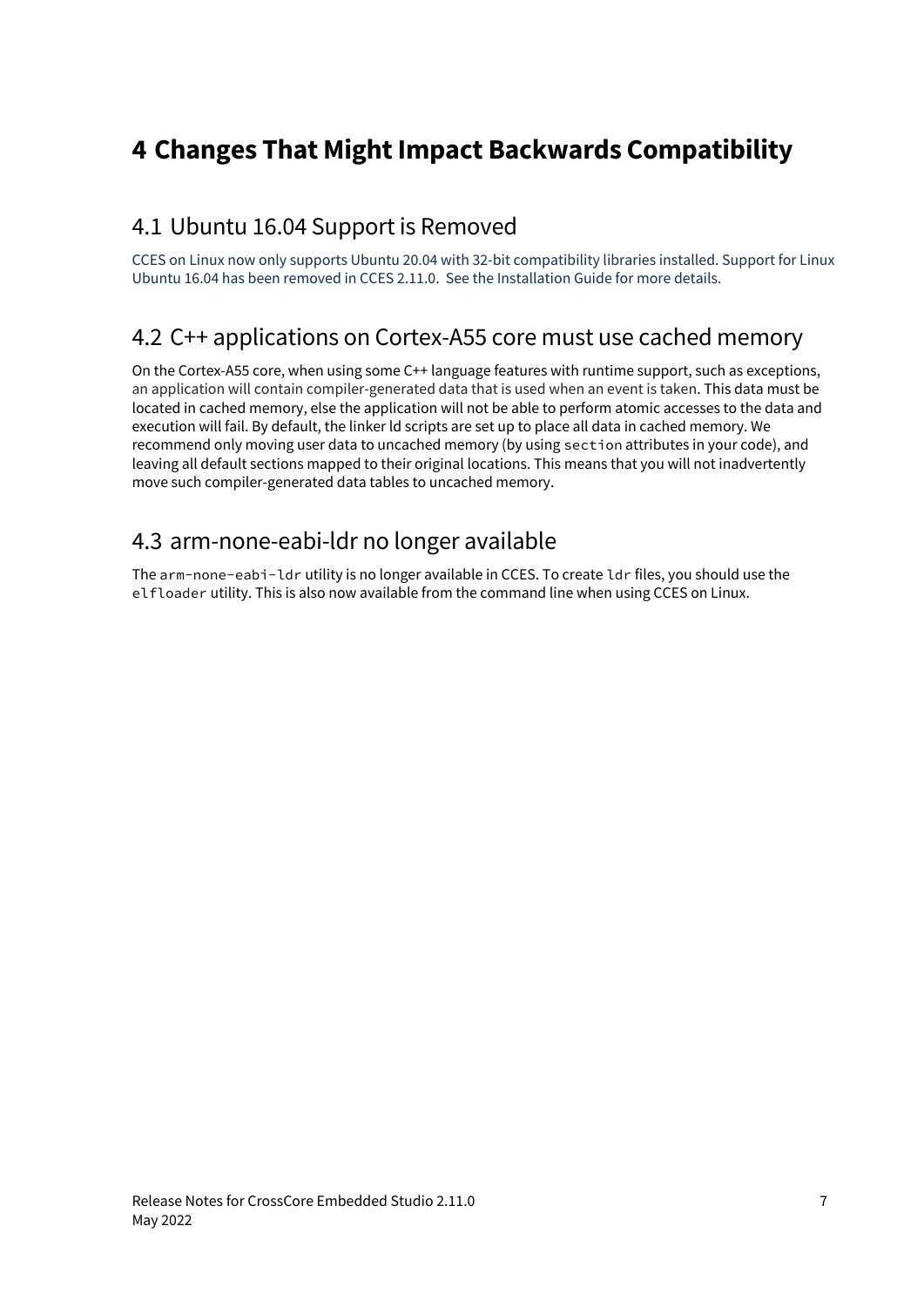### <span id="page-7-0"></span>**5 Known Issues**

#### <span id="page-7-1"></span>5.1 System Services and Device Drivers Known Issues

- For EMSI driver, predefined non-blocking transfer and blocking transfer API supports (≈32MB) of data transfer in a single API call. For Non-Blocking open-ended transfers, 64MB of data transfer in a single API call is supported. EMSI adi\_emsi\_SetPriority() API is setting eMMC QoS Priority to 15 which should have been set as 12.
- The PVP driver does not work for ADSP-BF609 family of parts. Debug configuration PVP driver will trigger an assert at runtime and in Release configuration memory corruption will occur.

#### <span id="page-7-2"></span>5.2 Spurious "Prefer GDB Command" Warning

When connecting to a GDB with OpenOCD debug session in CCES you'll see a warning in the OpenOCD output:

Warn : Prefer GDB command "target extended-remote 3333" instead of "target remote 3333"

This warning does not affect the actual execution, and can be ignored.

#### <span id="page-7-3"></span>5.3 Register Read Warning When in Wrong Exception Level

When reading a register in the wrong exception level for Cortex-A55, a warning is printed out but the read is not performed.

## <span id="page-7-4"></span>5.4 OpenOCD does not support some of the Memory Browser functionality

When using the memory browser on OpenOCD the functions to refresh view, fill memory, dump memory and the go to symbol are unavailable and greyed out.

## <span id="page-7-5"></span>5.5 OpenOCD (using ICE-1000/2000) does not support ADuCM3029 EZ-Kit Debugging

Getting packs update using CMSIS Pack Manager has no problem but debugging a project or example from CMSIS Pack Manager with ICE-1000 or ICE-2000 emulators for ADuCM3029 EZ-Kit will generate the following error message :

- Frror: Can't change session's transport after the initial selection was made c:/Analog\_Devices/CrossCore\_Embedded\_Studio\_2.11.0/ARM/packs/AnalogDevices/ADuCM302x\_DFP/3.2.0/openocd/scripts//target/aducm302x.tcl:16:\_Error: in procedure 'script'
- n power was the "state of the 26", line 26"<br>|at file "cmbedded:startup.tcl", line 26<br>|at file "C:/Analog Devices/CrossCore Embedded Studio 2.11.0/ARM/packs/AnalogDevices/ADuCM302x\_DFP/3.2.0/openocd/scripts//target/aducm30